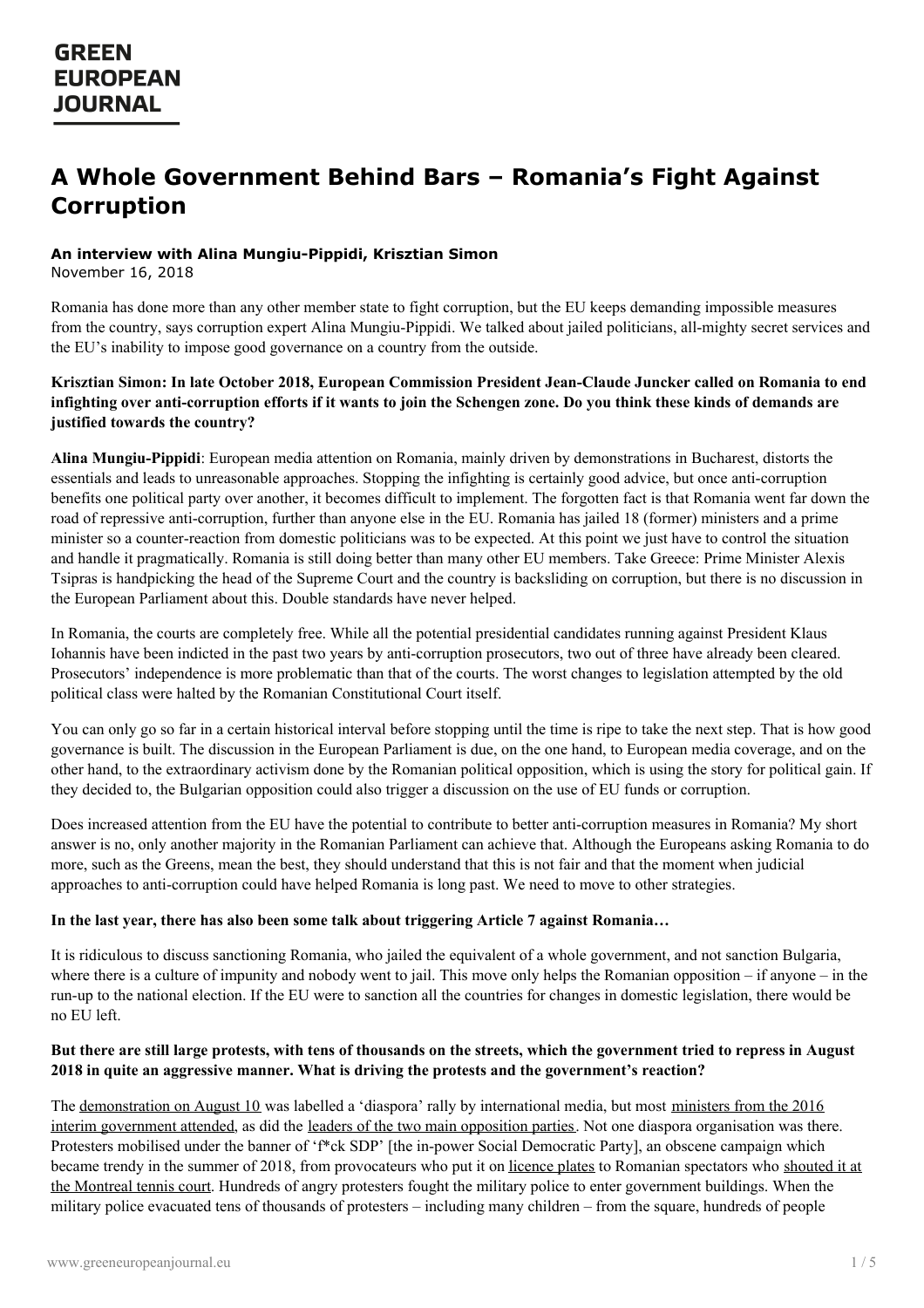# GREEN **EUROPEAN JOURNAL**

inhaled tear gas or were pushed around. Any student of post-Soviet politics can identify in these ingredients some clear elements of a professionally staged diversion in which innocent protesters were caught. But if the majority of Romanians were against the SDP, it would not be leading in the polls, and it would not have won the last two legislative elections comfortably. The Western media should ask itself why none of the traditional anti-corruption NGOs in the country are participating in these rallies.

You can only go so far in a certain historical interval before stopping until the time is ripe to take the next step.

### In the *Journal of Democracy*, you write that the people of Romania perceive the country to be even more corrupt now **than they did before anti-corruption measures. Why is this the case?**

In Italy, according to the pollster Demos, only 11 per cent of the people asked say that there is less corruption now than before the *Mani Pulite* investigations [a large corruption scandal in the early 1990s]. Repressive anti-corruption action alone does not clean countries; it makes people more aware of corruption and distrustful towards politics. Also, in Romania people see jailed politicians manage to shorten their sentences with the complicity of judges and public universities. 20 public universities have helped these people, who were not academics before jail, claim that they have done academic work in jail, even though Romanian prisons do not have internet, nor libraries. People see this obvious manipulation and become distrustful. The problems are at the lower levels too. A few months ago, the Faculty of Law at the University of Bucharest cancelled all written exams, because they could not control plagiarism. The people cheating in exams are Romania's future judges and prosecutors.

In corrupt societies, like in Romania, Greece and Italy, it is not just politicians who are corrupt and so jailing them is not going to solve everything. What's needed is an approach that prevents corruption in the future. Public procurement is one area where Romania has made a lot of progress. That progress was not due to anti-corruption measures but rather to transparency reforms. If we don't deal with this side of corruption, the people who replace those in jail are going to behave exactly as their predecessors.

#### **Why is corruption such an intractable social problem?**

<span id="page-1-1"></span><span id="page-1-0"></span>Let me explain how it works. And it also explains why Greece and Italy – who have been in the EU much longer than Romania – are not doing better than a few decades ago, at least if you check the Transparency International corruption index[.\[1\]](#page-3-0) When an economy is structured on the basis of rents[,\[2\]](#page-3-1) political authority has a large hand in allocating market winners, which can be a very lucrative system for those involved. Romania has tried to eliminate some rents but it didn't bring the expected benefits. For instance, the provision of utilities has been largely privatised and water and electricity were given to large Western companies. However, these companies turned out to be just as corrupt as their local predecessors. The French Apa Nova (Veolia) allegedly bribed the entire municipal council of Bucharest to increase the price of water three times in one year – the case is under investigation. It is a political story: in a system used to rents, even outsiders will soon start behaving in a corrupt manner, no matter who they are.

It is a tough situation, but we are at least waging this battle. And this battle has to be waged by a majority in parliament. The current anti-corruption camp has lost the last two elections, and lost decisively. Whereas, the governing parties and their allies now have two thirds of the seats in Parliament. The people elected them because they found more faults on the other side. Whatever anti-corruption strategy we take, that has to been the starting point.

### But isn't there a chance that the government reverses progress made against corruption over in recent years?

Those who govern now also governed in recent years, and every sustainable reform was done in cooperation with them, not against them. The other camp, which demonstrates in the streets, has also governed corruptly. Some of them are now pursued for extradition by Interpol in Costa Rica. Except for some civil society groups, the political class has behaved in a similarly flawed manner, and replacing them all will still take a while. Nothing is irreversible in a democracy, and in the end, it is the choice of the majority of voters that matters.

### The [forgotten](https://www.greeneuropeanjournal.eu) fact is that Romania went far down the road of repressive anti-corruption, further than anyone else in the EU.

Elections are completely free in Romania and voters are aware of the problems, but they have not had a bright meritocratic prointegrity party to choose from so far. The Romanian Constitutional Court should be left to do its job; it has frequently acted against the government, like when it halted proposals to amend the criminal code.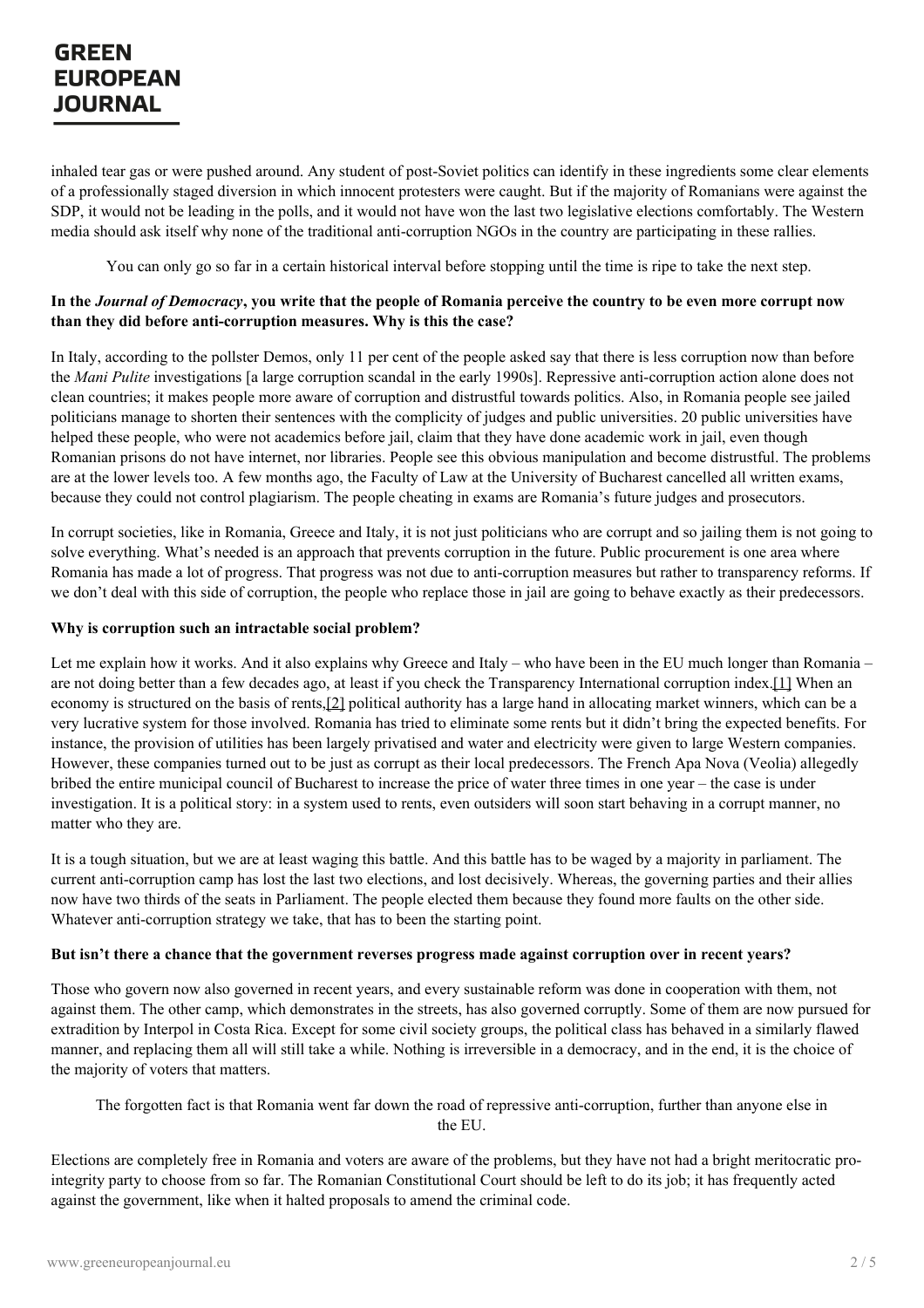#### **What can the EU or the European Greens do for Romania?**

<span id="page-2-0"></span>Honestly, the best thing the EU can do is not micromanage, in Romania as elsewhere in Europe. The EU doesn't know what is best on the ground. When the EU assumed direct control over anti-corruption in Kosovo, for example, it was a disaster. We shouldn't tell countries what to do, but what to reach, such as competitive public procurement and reasonable prices for public works. Romania is not so far from the European average for uncompetitive public tenders, and the trend is quite positive. Poland, Greece, and Italy do not have such positive trends[.\[3\]](#page-3-2) The EU can tell a country with 22 per cent non-competitive tenders to go down to 10 per cent or be clear that EU funds cannot reimburse a highway that was more expensive to build than it would have been in Germany. But don't tell them how to do it. Because the good strategy differs from country to country, and people should have their own responsibility to make it work. Controlling corruption is like building up an immune system – in the end, you do not know what the right medication is, and you will not be able to always tell your patient what to take.

What Brussels can do is what Jean-Claude Juncker already suggested: ask them to stop infighting and call for a roundtable across parties to discuss the main measures needed to move away from political witch-hunts to more effective forms of corruption prevention.

## You mentioned earlier that the courts are independent, while the prosecutors are not. Why is it easier to influence and **'capture' prosecutors?**

For constitutional reasons. As in most countries with the Napoleon code, prosecutors function under the authority of the justice minister. In Romania less so than in Germany actually. Most prosecutors in the Anti-Corruption Directorate (DNA) were seconded from other offices and so it was easy to order them around. For example, the current Minister of Justice ruled this October that they all should go back to the departments they came from.

Judges, on the other hand, are all tenured in a court, with high salaries and special pensions. If a judge wants to be corrupt, you cannot control it. But if a judge wants to be impartial in Romania, it is easy. In practice this means that the judiciary is almost absolutely impartial. I have been dragged to court many times by politicians I denounced as corrupt, more than ten years ago, and I always won. I never lost a case. The only trial that is still open, and of which I am afraid of, is my trial against the secret services. I know that judges still feel vulnerable when it comes to the secret service, because they have all been wiretapped in the last five years. The Bucharest Appeals Court, where the case is judged, approved 1812 warrants out of 1812 issued by the secret services in the last five years… and this is scary.

### What if those in power rewrite laws in a way that judges won't enjoy the same independence as they used to?

The main ingredients of the Romanian judiciary's independence are in the Constitution, not in the ordinary laws. It makes clear that the judiciary is ruled by the self-elected Judicial Council, and it is practically impossible in Romania to change the Constitution (a referendum on the ban of gay marriage just fell due to low turnout). And as we have seen in the last two years, the Constitutional Court defended the Constitution pretty well and kept the laws intact.

### Is the strength of the secret services a legacy of the Communist times or the outcome of the politics of the last 3 decades?

I think both. Their activities were fairly opaque throughout the years, but when I was running the Romanian public television in 1997, we managed to secretly film the two luxurious villas of the director of the secret services, which led to him being fired. After that, I thought we had won the fight against them forever, but on the pretence of the anti-corruption agenda they were repowered. Despite Romania's population being a quarter of Germany's, the budget for its secret service is larger. In 2015 alone, the internal secret service SRI tapped 40 000 people, 16 times more than the FBI did in the same year.

If the EU were to sanction all the countries for changes in domestic legislation, there would be no EU left.

It was left to the [discretion](https://www.greeneuropeanjournal.eu) of the secret services to decide what bits of information they pass on to the DNA, and according to a recently declassified document, the SRI was not even required to disclose that the information they handed to the DNA was selective.

### **Are there connections between politics and the secret services?**

The committee in parliament that is supposed to do the oversight of the secret services is generally populated by secret service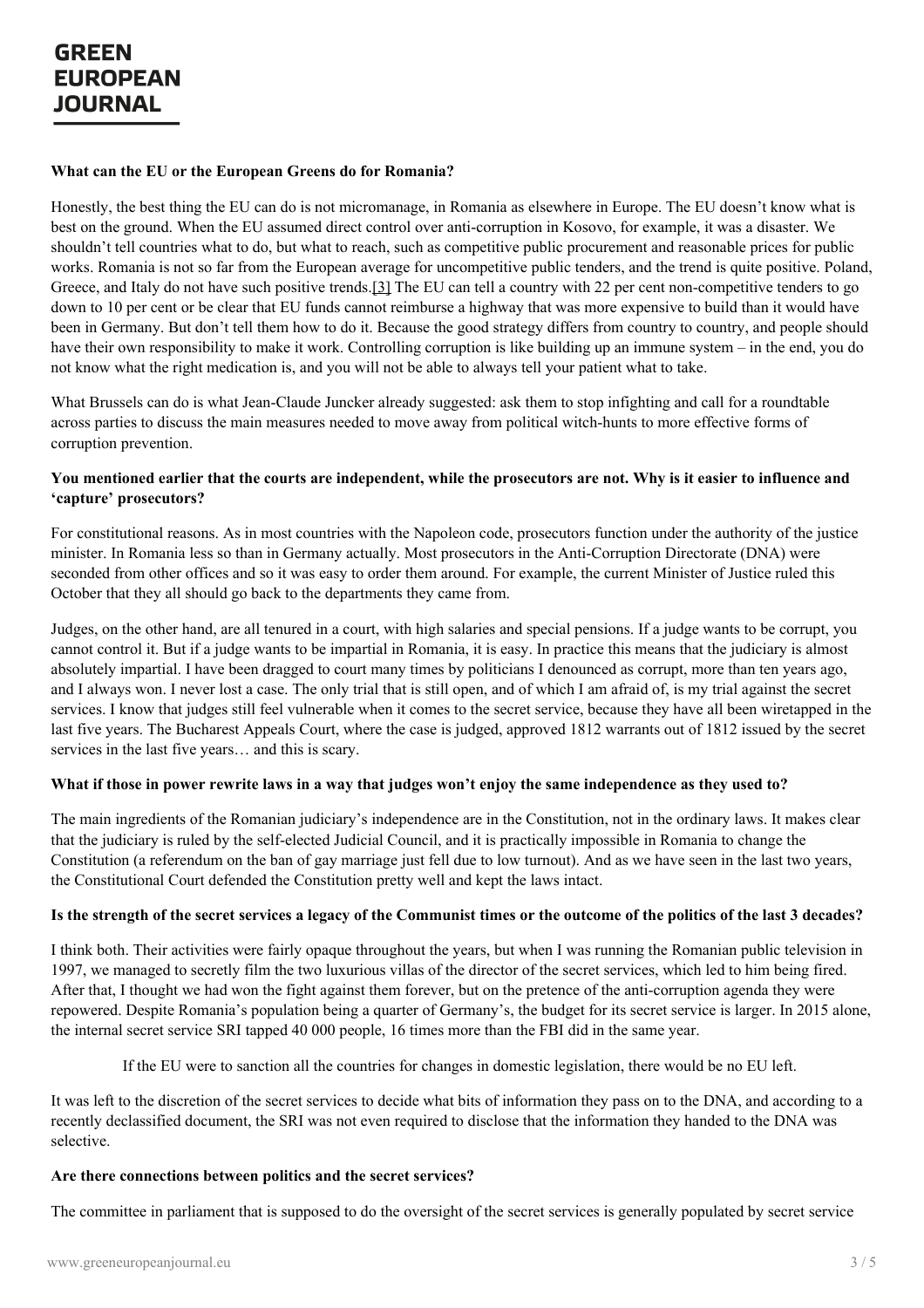# GREEN **EUROPEAN JOURNAL**

agents or vulnerable people. When I petitioned the secret services to declassify the issues related to intra-hospital infections and corrupt tenders for antiseptics that they claimed to possess (as public health matters cannot be classified by law), the parliament committee, chaired by an SDP politician, Adrian Tutuianu, rushed to ask for my 'understanding' that such questions cannot be answered – acting as if they were the lawyers or spokespeople of the secret services.

Now, the SDP has turned against the secret services, since they are subordinated to the President, their political rival, and therefore the committee has recently started to increase its oversight. But that might be just an opportunistic, temporary change. The general rule is that the secret services are vetting all the ministers and staff, they are appointing their own people to key positions, and they try to protect their own interests as much as they can. They even bully ministers so that their companies are given money – including EU funds. They basically run a big-brother-state, and are reimbursed for that by Brussels.

## When it comes to the main problems for the people on the ground, corruption is probably just one issue, and maybe not **even the most important. So what else is there?**

According to the Eurobarometer surveys, Romanians say that corruption is affecting their lives directly. And by this, they mean first and foremost its effects on the public health system: since the system was not sufficiently reformed, you still have to provide informal payments in the system, and not just to doctors, if you want to receive good treatment. But SDP has finally increased doctors' salaries. Otherwise, most of the bribes that existed in the rest of the administration 20 years ago are by now largely gone. In Romania you don't pay policemen anymore on the streets, and in education the corruption is more about academic frauds, and less about bribes. So there has been an evolution, but people are still part of a system which is not meritbased, and impostors have populated the public sector in the long years of corruption and this upsets the people.

Of course, there are many people who regularly protest, but countries like Greece and Romania are not changed by people who rally in the streets. They have to be changed from within – in each sector and profession you have to build standards. Romania is far better in this regard than many countries, as there is a lot of civil society action which is not just based on self-interest, but also aims at promoting integrity and good governance. But still, this activity is not sufficient because it is first and foremost concentrated in the downtown of Bucharest and centred on the judiciary, instead of being integrated in every area and field.

<span id="page-3-0"></span>[\[1\]](#page-1-0) In the latest ranking, Italy is at place 54 with a score of 50/100, and Greece is at place 59 with a score of 48/100. Romania shares this position with Greece.

[\[2\]](#page-1-1) In economics, rent refers to the amount payed to a company in excess of the cost of producing it.

<span id="page-3-2"></span>[\[3\]](#page-2-0) See: EU's Tenders Electronic Daily, data released by DG GROW of the European Commission

<span id="page-3-1"></span>

*Non-competitive tenders by country and EU institutions aggregated. Source: EU's Tenders*